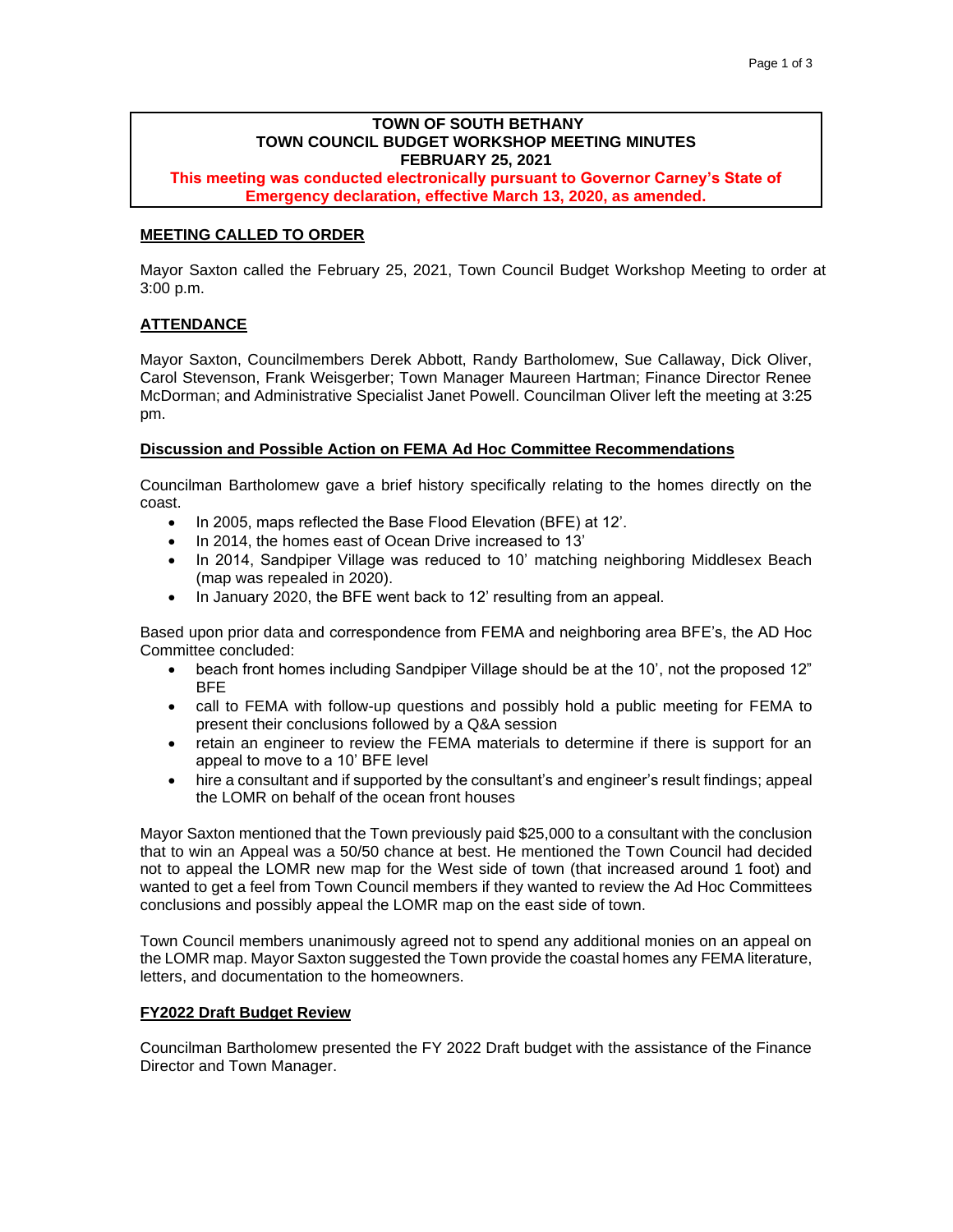Councilman Bartholomew noted that the FY 2022 Proposed Operating Budget is a balanced budget; total revenue and total expenses both equal \$2,541,407. The four major revenues are: property taxes, rental taxes, transfer taxes and building permits represent 85% of the total revenue; a 2.3% increase over the 2021 fiscal year budget. The overall total revenue growth of FY 2022 over the FY 2021 budget is .5% increase.

Of the four major revenues, the property taxes were slightly higher, rental taxes were consistent, and building permits had a \$4,000 increase. It was noted that the FY 2022 Proposed budget for building permits is a moderate increase. The Finance Director explained due to the supply and demand of building material and the increase costs in material, there is consideration this will cause the building trend to decrease. The most note-worthy category is the transfer tax; with a 185% yearly increase from the FY 2021 budget to the FY 2021 actual. The FY 2022 proposal stays at a moderate amount to stay consistent with the average analysis.

Overall, the FY 2022 proposed budget has a modest increase. There was discussion about the \$2400 budgeted for the Beach Patrol's 50th anniversary celebration. The Town Manager stated that Capt. Dacey was not sure if a town-wide celebration would occur because of COVD. If not, that money can be reallocated.

Councilwoman Callaway, from the Community Enhancement Committee (CEC), presented four new proposed new events: Flags for Heroes, Bike Repair Station, Bocce Ball Court and Pickleball Court. 1) Flags for Heroes includes the installation of small American flags in ground sockets during the holidays; Memorial Day, 4<sup>th</sup> July, Labor Day and "Seize the Day" celebrating American Vets. Suggested areas of cluster placement includes Anchorage Forebay area and the landscape area in front of York Beach Mall. Mayor Saxton suggested contacting DelDOT regarding the right-ofway. 2) Bike Repair Station includes the installation of a DERO bike repair station at either York Road or the Anchorage Forebay area. The station includes all the tools necessary to perform basic bike repairs and maintenance from changing a flat tire to adjusting brakes, etc. The bike repair station would be placed on a permanent concrete pad. Mayor Saxton again suggested DelDOT would need to be contacted regarding the consideration of the placement. 3) The proposed bocce ball court would be installed in the area across from the fitness area and behind the park bench in the park. The court is self-contained, minimum staff attention, low maintenance, and people would bring their own bocce balls. Councilman Bartholomew, on behalf of the of the Budget and Finance Committee, commented the park area gathers quite a bit of water, had concerns with ongoing maintenance costs and keeping the surface in tack, noise level and use of the park in general. Councilman Stevenson felt any loud noise could be contained by the police. Councilman Abbott stated it was low maintenance and a nice project for the community. Mayor Saxton's main concern of the location in the park. The Mayor felt that Town Council had an obligation to the residents on Russell Road and Evergreen Road (Middlesex residents). Communities are encouraged to keep and preserve open space and the Mayor wants to secure the wooded park. A suggestion was to have another survey regarding the park land use. 4) Create a 30x60 pickleball court with painted lines only and a mobile net in the employee parking lot located to the left of Town Hall with use restricted to after office hours and weekends unless otherwise decided. Logistics regarding where to store the net and associated equipment is up for discussion. Councilman Bartholomew, on behalf of the Budget and Finance Committee, had concerns that it is an active employee parking lot with some employees working late or weekends, and noise control to the homes across from the court. Councilwoman Stevenson stated that the employees would have to move their vehicles or park elsewhere. Councilman Abbott suggested to keep it in the budget until further research and discussion. It was agreed all CEC projects would remain in the budget however no monies would be spent without Town Council approval.

Councilwoman Stevenson stated the Public Relations Committee (PRC) will have a town float in the Bethany Beach 4<sup>th</sup> July parade at this time. There will be one movie night, a bonfire, caroling and other social initiatives.